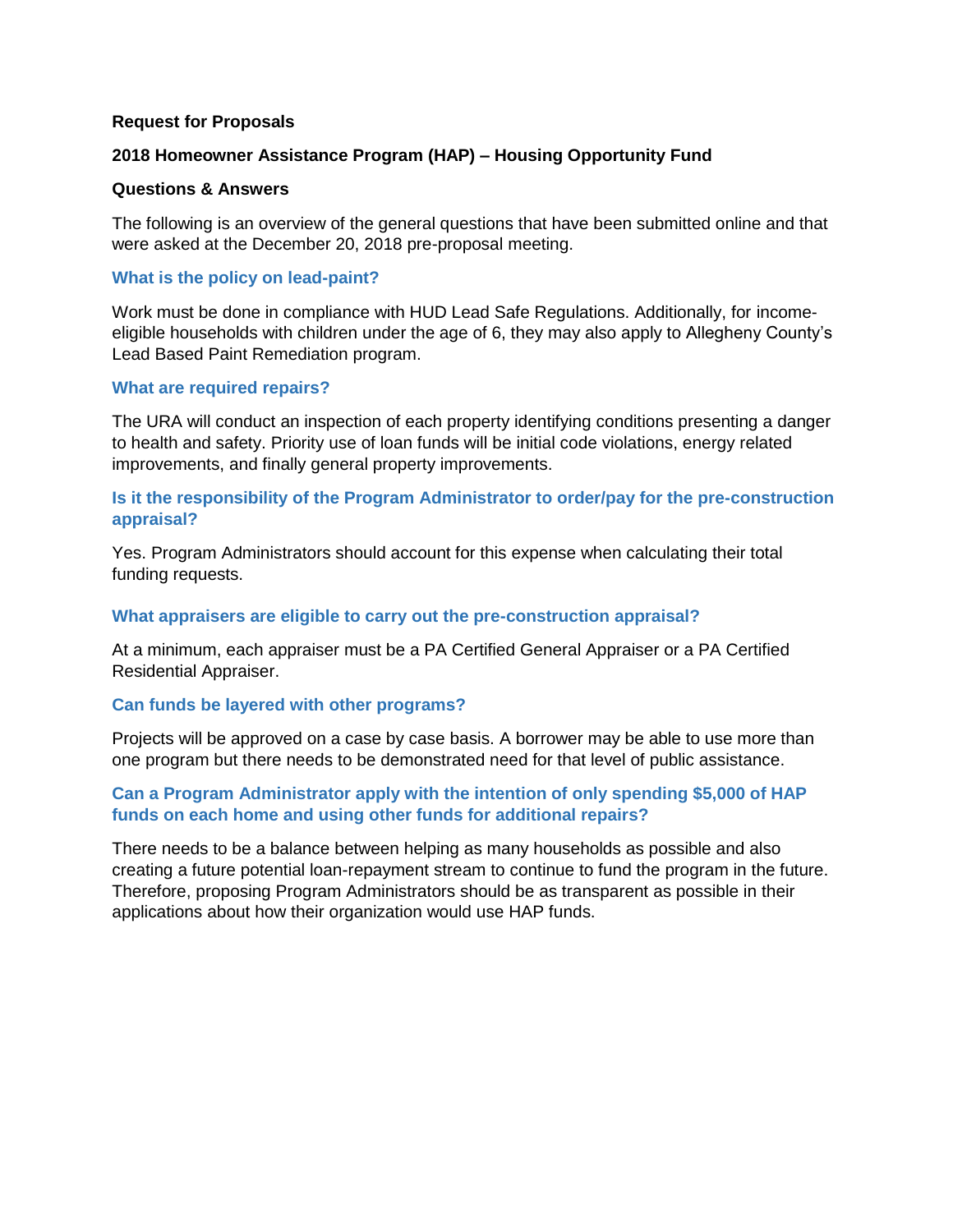# **In the case of a "Love and Affection Sale" from one family member to another, would the loan need to be paid back?**

As per Program Guidelines, if the person purchasing the home is low-income, then the loan may be assumed by the buyer. If the purchaser is not low-income, then they would owe the Net Proceeds of the loan to HOF, as per the calculation below:

| Gross sales<br>price or fair<br>market<br>value | Real estate sales<br>commission, realty<br>transfer taxes,<br>financing fees, | - | Outstanding<br>principal<br>balance of<br>first | - | Homeowner's<br>equity in the<br>house | - | <b>Net</b><br>Proceeds |
|-------------------------------------------------|-------------------------------------------------------------------------------|---|-------------------------------------------------|---|---------------------------------------|---|------------------------|
|                                                 | closing costs                                                                 |   | mortgage                                        |   |                                       |   |                        |

### **Program Administrators must hire separate construction mangers?**

No. If an organization has the capability to manage construction with internal staff members, this is allowable. Please be as detailed as possible in the proposal response about how construction would be managed if awarded HAP funds.

# **If a Program Administrator uses sub-contractors, who needs to meet the necessary insurance requirements?**

If a Program Administrator facilitates a program where they hire sub-contractors, then it is the responsibility of the Program Administrator to ensure that the hired sub-contractors are carrying appropriate insurance as per the HAP Program Guidelines.

# **If a Program Administrator has applied for other HOF programs, is it necessary to provide basic information again?**

If attachments have already been submitted to HOF through the application related to a separate 2018 program, it is not required that they be resubmitted for the HAP proposal.

# **Will the funds awarded through this RFP be expended between March 2019 and December 2019?**

This is the goal for the current round of funding. The rate at which these funds are expended depends on the collective capacity of the Program Administrators and the demand from residents.

### **Can a homeowner with an outstanding URA loan apply for this program?**

Yes, as long as the homeowner is not delinquent with his/her URA loan.

# **Is it required to have specific homeowners identified and ready to go to be a Program Administrator?**

No. All HAP participants will need to come through the HOF application process, regardless of whether they were in a Program Administrators pipeline or not.